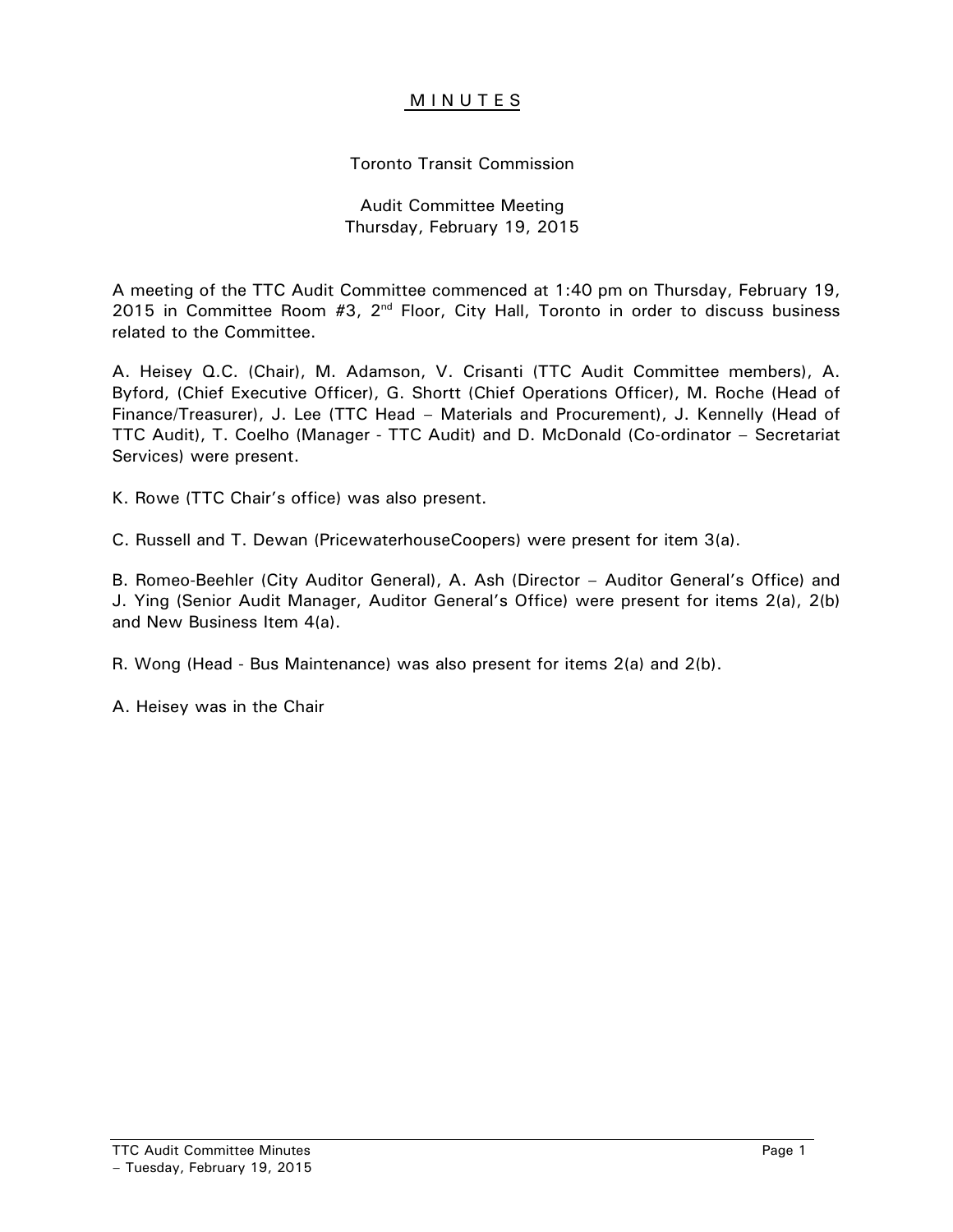Declaration of Interest - Municipal Conflict of Interest Act

Nil

Committee of the Whole Resolution

Nil

Minutes of the Previous Meeting

Chair Heisey moved that the TTC Audit Committee approve the minutes of the meeting held on Tuesday, July 29, 2014.

The motion by the Chair Heisey carried.

Business Arising Out of the Minutes

Nil

Public Presentations

Nil

Notice of Motions

Nil

Motions Without Notice

Nil

Items of Which Notice Has Previously Been Given

Nil

Items Deferred From Last Meeting to Permit Debate/Public Presentations

Nil

1. Reports with Confidential Attachments (Committee Of The Whole)

Nil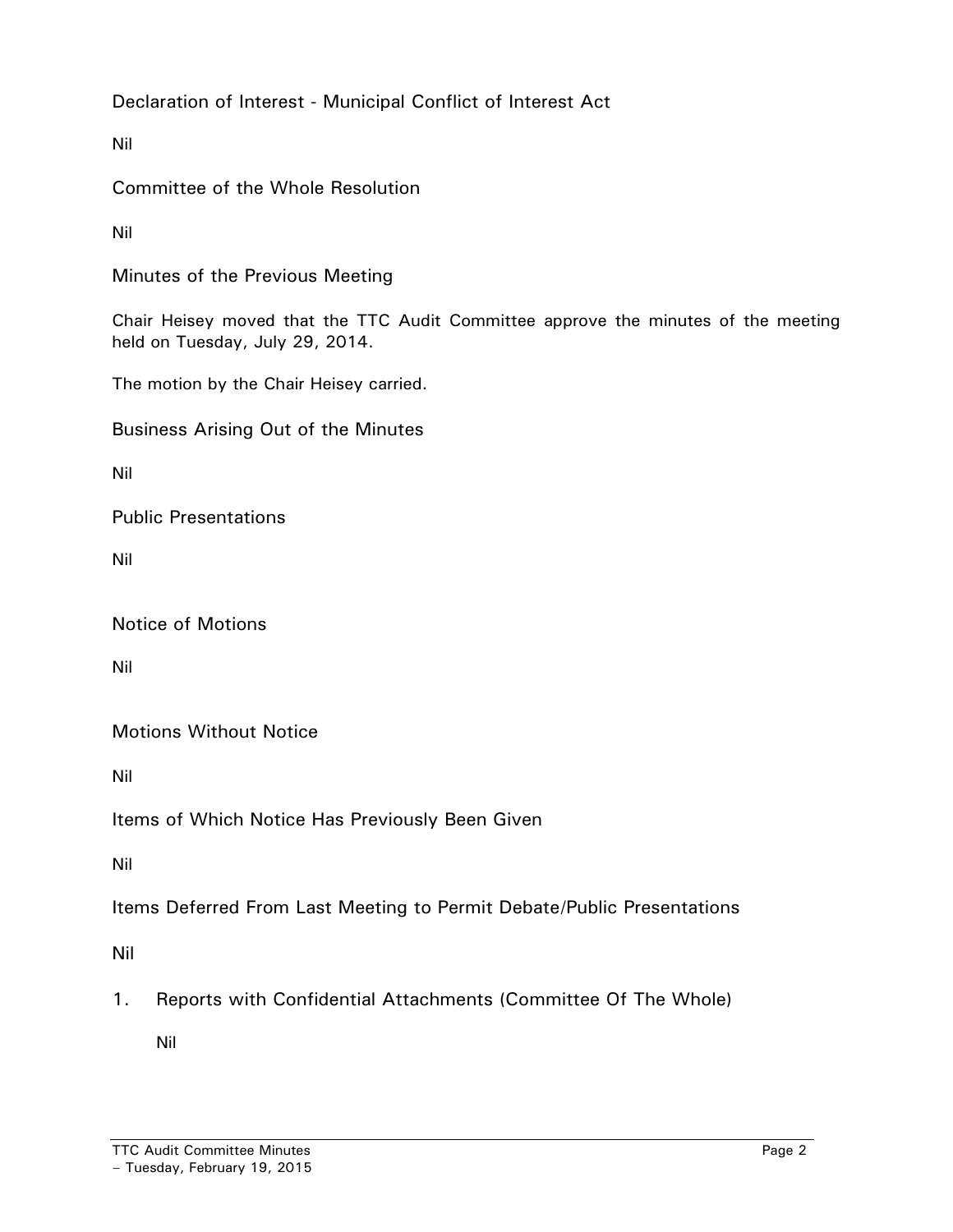### 2. Presentations

- (a) Auditor General's Report Review of Toronto Transit Commission Bus Maintenance and Shops Department, Phase Two: Non-Revenue Fleet and Equipment Management and Maintenance
- (b) Auditor General's Report Review of Toronto Transit Commission Non-Revenue Vehicle Fuel Card Controls Need Immediate Improvement

Alan Ash, Director, Auditor General's Office and Jane Ying, Senior Audit Manager, Auditor General's Office gave a verbal presentation on reports 2(a) & 2(b) above.

After a round of questions and speaking on the items, Chair Heisey moved the following motion:

That the Audit Committee:

- 1. Receive the reports from the Auditor General and approve forwarding the reports to the TTC Board Meeting on March 26, 2015;
- 2. Request staff report back to the May 21, 2015 Audit Committee meeting with a progress report on implementation of the recommendations in the Auditor General's report; and
- 3. Request staff report back to the May 21, 2015 Audit Committee meeting on how TTC will be using GPS for fleet and equipment management and maintenance and the progress for implementation.

The motion by the Chair carried.

The Audit Committee adopted the item, as amended.

During discussion of the foregoing, Chair Heisey, in accordance with Section 41(b) of the By-law to Govern Commission Proceedings, requested that New Business item #4(a) "Request the City of Toronto Auditor General to Review the TTC Board Motion Amending the Accessible Taxi Service Contract" be added to the agenda by way of a majority vote of the members present.

Those present voted unanimously to add the new business item to the agenda. (See item #4(a) for minute)

- 3. Other Business
	- (a) PricewaterhouseCoopers (PWC) Consolidated Financial Statement Audit Plan – Year Ended December 31, 2014

Cathy Russell, Partner, Audit and Assurance Group, PricewaterhouseCoopers LLP provided a high level overview of the report.

The Audit Committee received the report for information.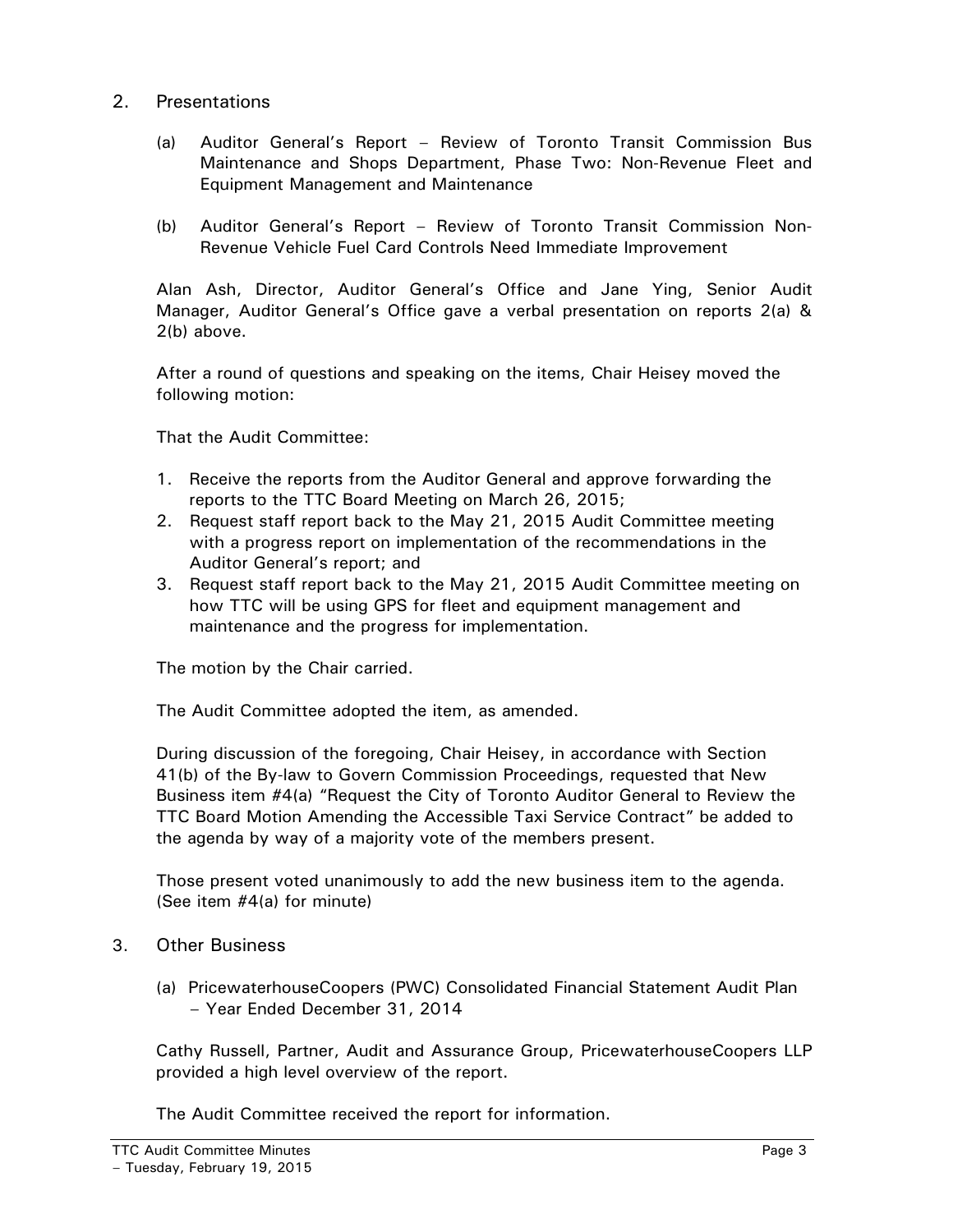(b) TTC Audit Department – Organizational Independence

The Audit Committee received the report for information.

(c) TTC Audit Department – Risk Assessment Process

During discussion of this report, staff was requested to consider infrastructure and equipment robustness in relation to weather and environmental impact as a risk factor to be used in the planning and prioritization of audit assignments.

Joe Kennelly, Head of TTC Audit advised that rather than add this item as a risk factor to the risk assessment process he would include it as part of the Enterprise Risk Management (ERM) evaluation and review identified in the TTC Audit Department – 2015 Audit Work Plan (report 3(d)).

The Audit Committee received the report, without amendment, for information.

The meeting recessed at 3:20 pm.

The Audit Committee meeting re-convened on Wednesday, February 25, 2015 at 8:30 am in Council Chamber at City Hall, Toronto in order to continue discussions on business related to the Committee.

A. Heisey Q.C. (Chair), M. Adamson, V. Crisanti, G. De Baeremaeker and N. Di Donato (TTC Audit Committee members), A. Byford, (Chief Executive Officer), V. Rodo (Chief Financial and Administration Officer), G. Shortt (Chief Operations Officer), J. Kennelly (Head of TTC Audit), T. Coelho (Manager - TTC Audit) K. Watson (Head – Bus Transportation) E. Wiggins (Senior Manager – Wheel-Trans), David LoPresti (Assistant Manager – Contracted Taxi Services), J. Lee (Head – Materials and Procurement), and D. McDonald (Co-ordinator – Secretariat Services) were present.

K. Rowe (TTC Chair's office) was also present.

A. Heisey was in the Chair.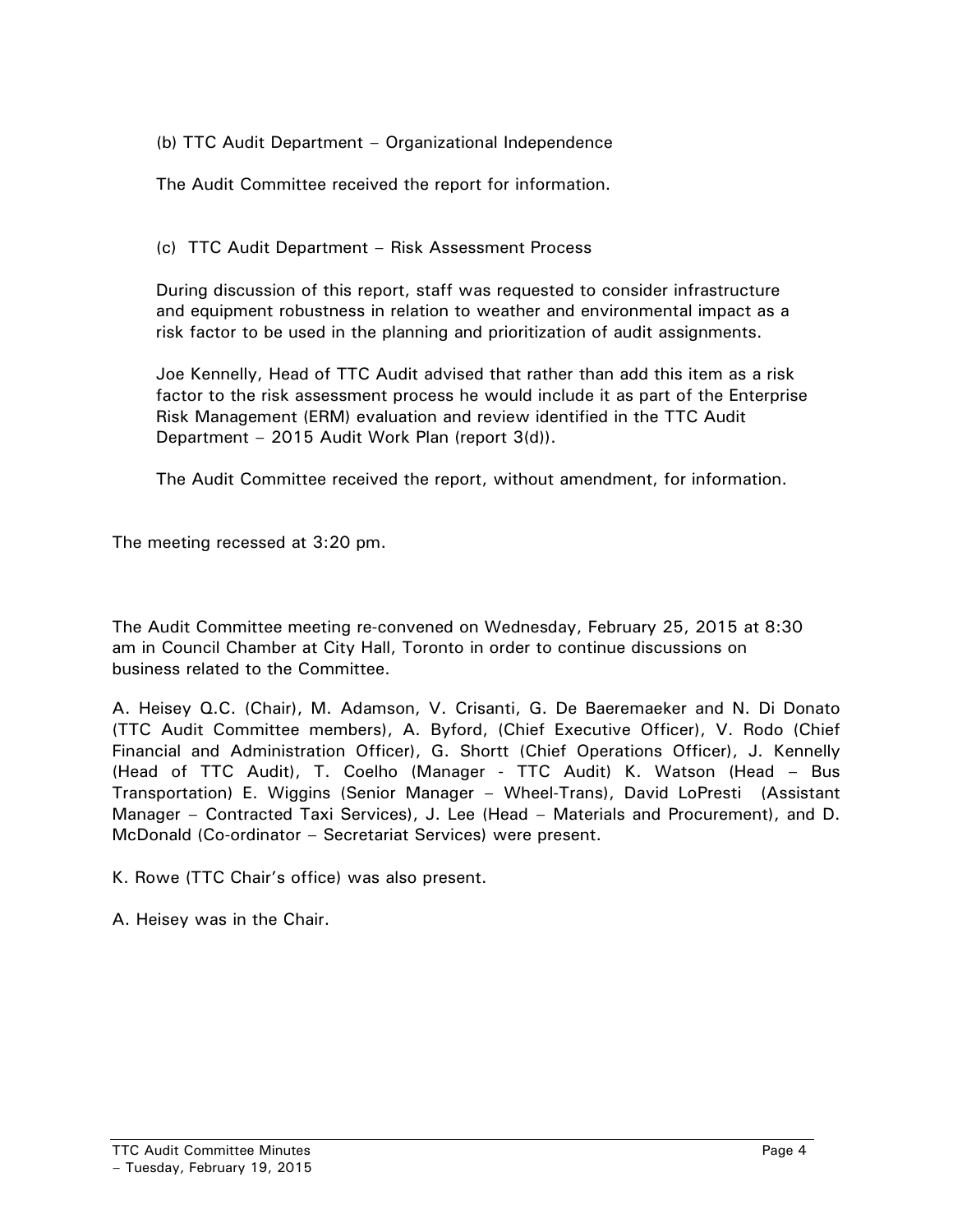3. Other Business (continued)

(d) TTC Audit Department - 2015 Audit Department Work Plan

Chair Heisey moved the following motion regarding the TTC Audit Project – PRESTO System – Follow-up Review of TTC Controls identified in the 2015 Audit Department Work Plan.

The TTC Audit Committee recommends that the TTC Board request the Metrolinx Board to provide details on the PRESTO related financial controls to:

- 1) Ensure bank level accuracy in financial transactions involving customers and their bank accounts,
- 2) Ensure appropriate fares are collected,
- 3) Identify major variances,
- 4) Ensure the TTC collects revenues due to it on a timely basis, and
- 5) That there is an appropriate governance structure in place to ensure this.

This report has been requested for the March 26 TTC Board meeting.

The motion by Chair Heisey carried.

The Audit Committee adopted the item as amended; noting that as previously advised under item 3(c) above, staff would include infrastructure and equipment robustness in relation to weather and environmental impact as part of the Enterprise Risk Management (ERM) evaluation and review identified in this report.

(e) TTC Audit Department – Recommendation Performance Scorecard Report Update for the Period April to September 2014

The Audit Committee received the report for information.

(f) TTC Audit Department Report – Semi-Annual Update for the Period July – December 2014

The Audit Committee received the report for information noting that once staff has compiled a list of all unclosed internal audits they will report back to the Committee on whether the allocation of 2% of Audit resources, dedicated to follow-up audits, is sufficient for the number of outstanding items identified.

(g) TTC Audit Report – Attendance Management – "At Work Program"

The Audit Committee received the report for information.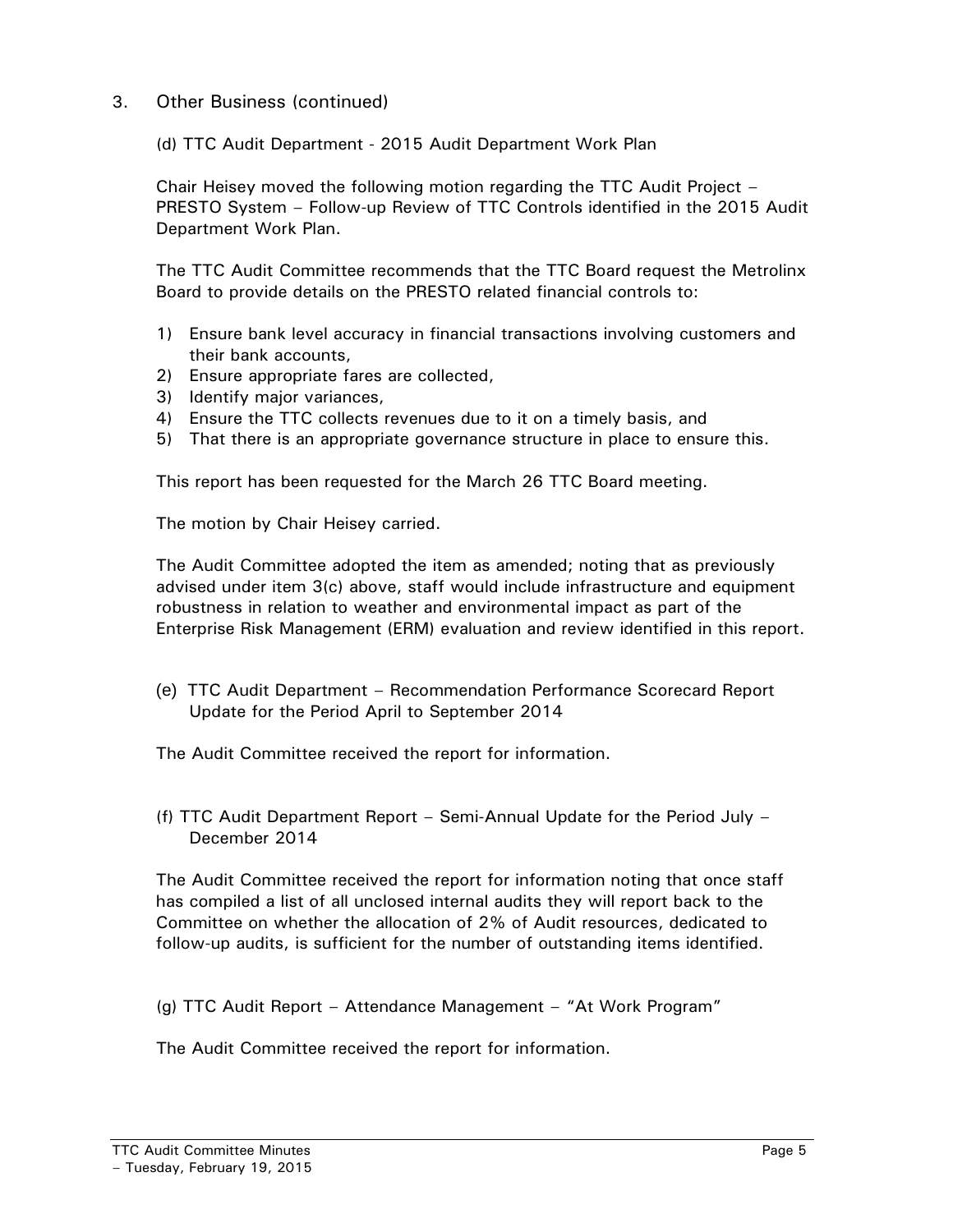- (h) TTC Audit Report Contract Management Review of Information Technology Technical Services Assistance Contracts
- The Audit Committee received the report for information.
- (i) TTC Audit Report Contract Administration for the Purchase of Subway Cars
- The Audit Committee received the report for information.
- (j) TTC Audit Report Disposal of Surplus Computers, Servers and Digital Photocopiers and Removal of Data from the Hard Drives
- The Audit Committee received the report for information.
- (k)TTC Audit Report Station Modernization Program Dufferin Station and Pape **Station**

The Audit Committee received the report for information.

- 4. New Business (see minute following #2(a & b) above where this item was added to the agenda)
	- (a) Request the City of Toronto Auditor General to Review the TTC Board Motion Amending the Accessible Taxi Service Contract

The following motion was approved in principle at the meeting on February 19, 2015 and was before the Audit Committee for ratification on February 25, 2015.

Moved by: TTC Audit Chair A. Heisey, QC Seconded by: TTC Commissioner M. Adamson (Audit Member)

Whereas the TTC Board in May 2011 requested the Auditor General to expand its scope of the review of Wheel-Trans to include Contract Compliance & Customer Satisfaction.

Whereas the Auditor General's report entitled Review of Wheel-Trans Services - Sustaining Level and Quality of Service Requires Changes to the Program was submitted to the Board on December 19, 2012 and subsequently referred to the Advisory Committee on Accessible Transit and the TTC's Audit Committee for review.

Whereas a staff report entitled Wheel-Trans Taxi Contracts – Procurement Timelines Update was also before the Board on December 19, 2012 in which the Board approved that staff be directed to undertake a new RFP for taxi contract services, and that the process have oversight provided by a Fairness Commissioner; and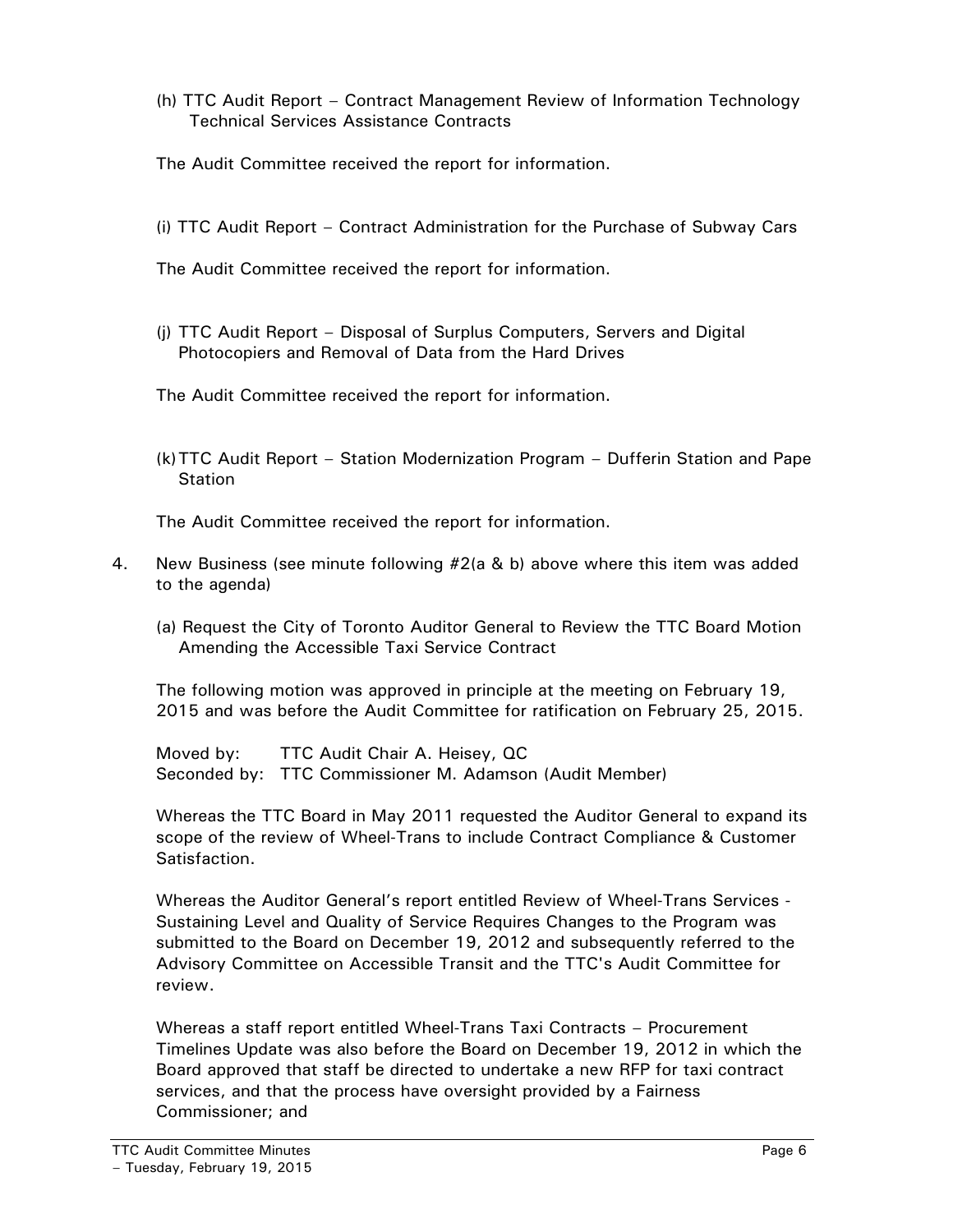That the Chief Executive Officer be authorized to extend the current contracts, if necessary, for a period of up to 6 months, and that the current upset contract limits be adjusted proportionately, subject to satisfactory discussions with the existing contractors on the extension period.

Whereas a contract for a Fairness Commissioner was awarded to JD Campbell and Associates in February 2013 in accordance with the Auditor General's recommendations and the direction of the TTC Board.

Whereas an RFB was issued on October 13, 2013 which addressed the 4 major recommendations of the Auditor General including "the requirement for Contractors to inform drivers of their rights and responsibilities"

Whereas The Board at its meeting on January 28, 2014 authorized the award of contracts for the Accessible Taxi Service to 4 companies in the upset limit of \$120,000,000 for a five year duration from Notification of Award, on the basis of the highest total weighted scores with contracts to commence July 6, 2014.

Whereas the Board at its meeting on July 23, 2014 had before it a letter from Spiros Bastas, President, Accessible Transportation Association of Ontario regarding Wheel-Trans Accessible Taxi Contracts – Job Action.

Whereas the Board received the correspondence without recommendations and subsequently approved reconsideration of the matter on a two-thirds vote of the members present. The Board referred the communication to staff to meet with the contractors and to report back to the August meeting.

Whereas the Board at its meeting on August 19, 2014 approved amendment of the Accessible Taxi Service Contract to add HST to the minimum driver rate.

Be it resolved that the TTC Audit Committee, through the TTC Board:

Request the City of Toronto Auditor General to review the TTC Board decision made at the August 19, 2014 meeting in which TTC approved a motion to amend the Accessible Taxi Service Contract to add HST to the minimum driver rate; and comment and provide recommendations on the following:

- 1. The value for money issues raised by the decision; and
- 2. The implications for TTC procurement processes in future and any recommendations flowing therefrom.

A chronology on Wheel-Trans Accessible Taxi Contracts was also submitted with this motion.

Councillor De Baeremaeker asked if the Committee would consider a friendly amendment to the motion.